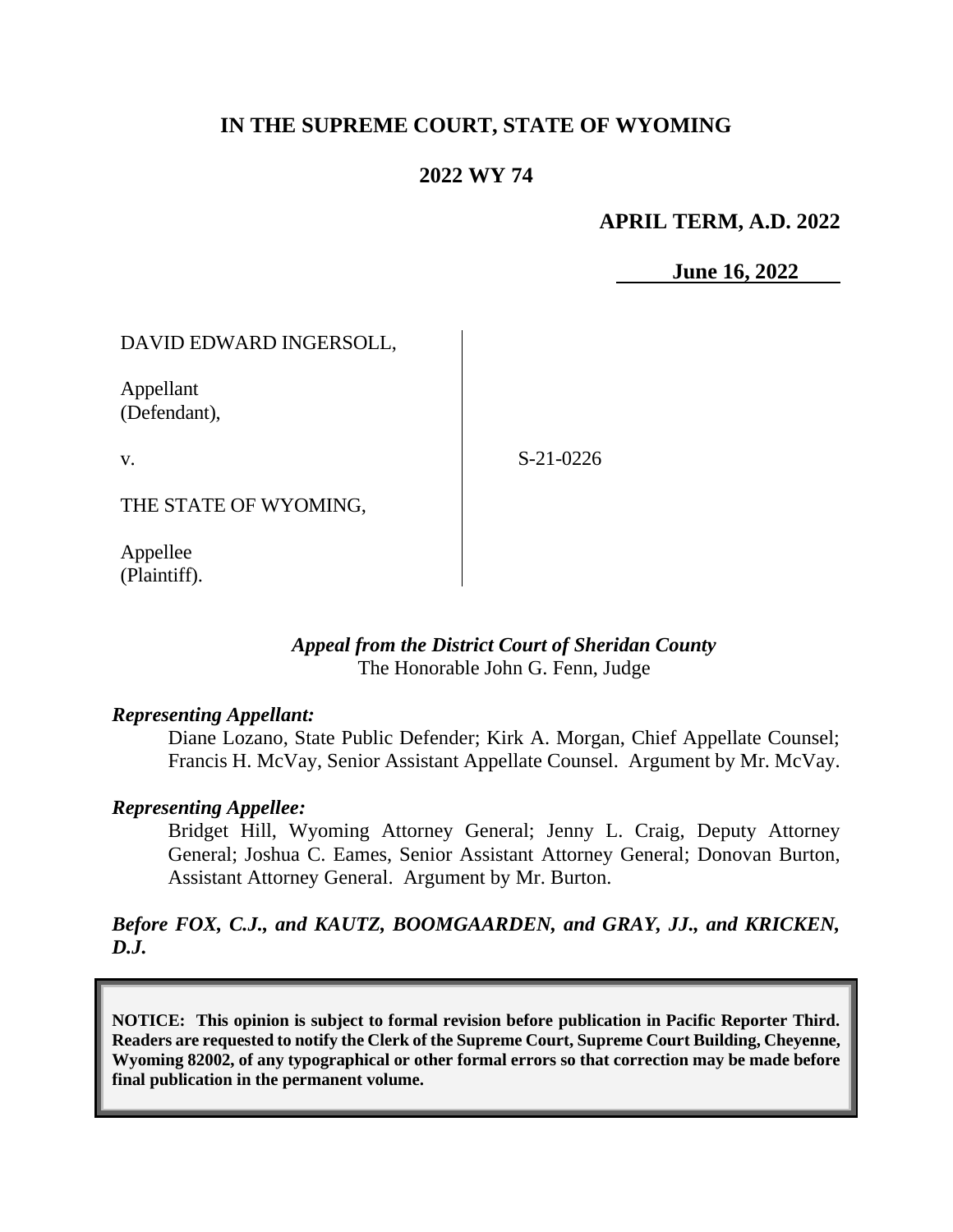### **KRICKEN**, **District Judge**.

[¶1] David Edward Ingersoll was convicted by a jury of sexual abuse of a minor in the second degree. He argues plain error occurred at trial when several State witnesses vouched for the credibility of other State witnesses and/or offered opinions of his guilt. We affirm.

### **ISSUES**

[¶2] Mr. Ingersoll raises two issues, which we restate as follows:

- 1. Did the district court commit plain error by allowing State witnesses to vouch for the credibility of other State witnesses and/or to offer opinions as to Mr. Ingersoll's guilt?
- 2. Did the accumulated effect of the errors deprive him of a fair trial?

## **FACTS**

[¶3] In April or May 2019, Mr. Ingersoll met SS, his cousin, at a family funeral. Mr. Ingersoll was forty-eight years old; SS was fifteen. Mr. Ingersoll gave SS a ride from the funeral service to the graveyard. After the funeral, Mr. Ingersoll and SS communicated every day via various social media. Mr. Ingersoll told SS he loved her; "[he would] marry her;" "[he would] have sex with [her] every night;" and "he [would] have kids with [her]." SS posted a picture on social media showing her with Mr. Ingersoll and referring to him as her "best friend."

[¶4] Around July 4, 2019, SS was at Walmart with her parents and her older sister, VL, when they encountered Mr. Ingersoll and engaged in friendly conversation. SS subsequently left her family to go to the electronics and toy departments; Mr. Ingersoll followed her. As SS walked by the family bathroom, Mr. Ingersoll pulled her into the bathroom; kissed her; and penetrated her vagina with his penis, causing her to bleed. When he was finished, Mr. Ingersoll told SS to hide behind the bathroom door and let him leave first. After SS left the bathroom, VL called her on her cellphone and said the family was waiting for her in the car. SS returned to the family's car. Mr. Ingersoll texted SS and told her not to reveal the bathroom incident to anyone. When SS told him she was bleeding, Mr. Ingersoll advised her to report it was her menstrual period.

[¶5] Later that evening or the next day, SS told VL she "had sex" with Mr. Ingersoll in the bathroom at Walmart and she was bleeding. VL told their mother, but their mother did not believe VL. SS informed their mother about the bleeding but did not reveal the bathroom incident. About a week later, on July 12, 2019, their mother took SS to the doctor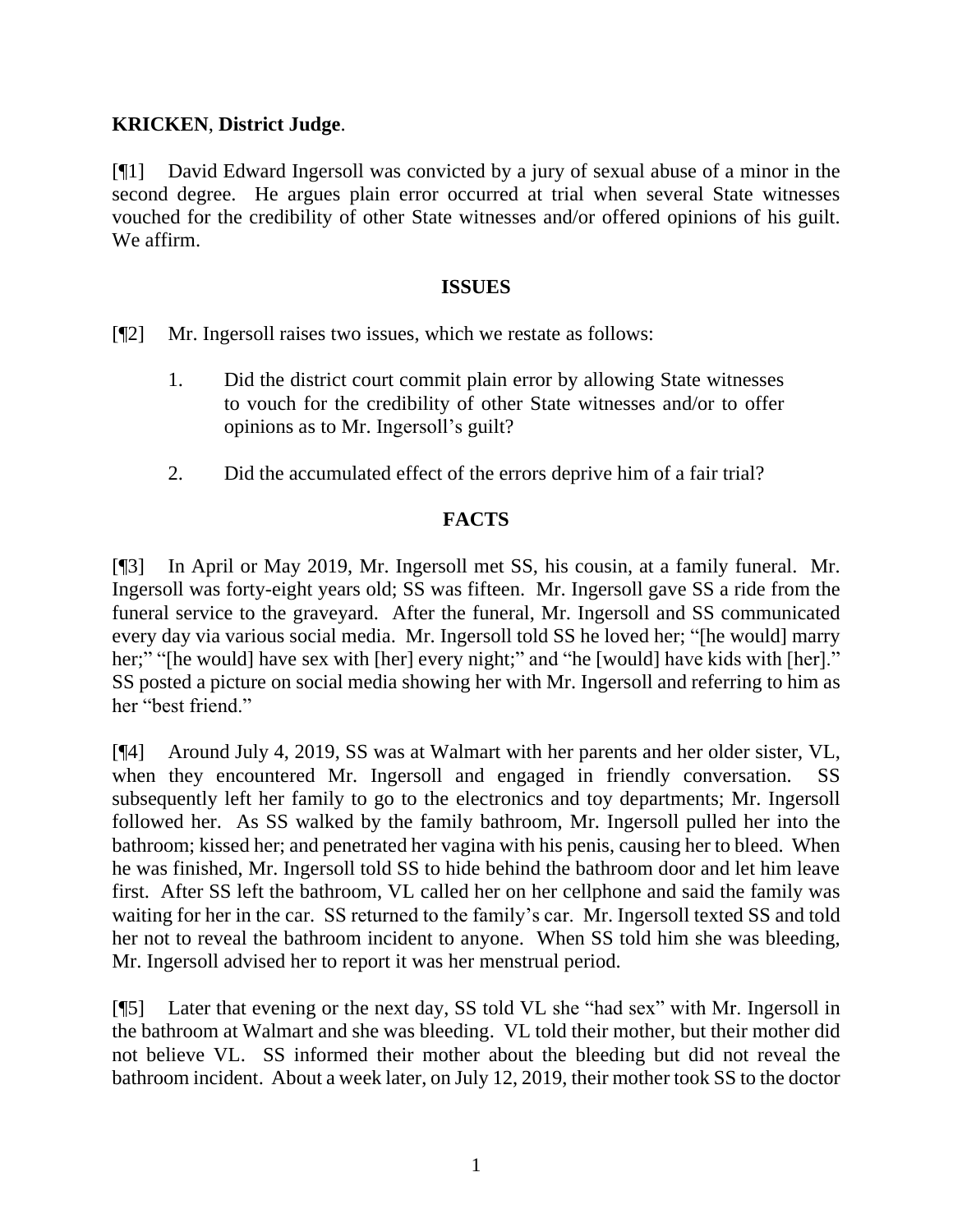for the bleeding. Because SS told the doctor she did not have sex, the doctor did not perform a sexual assault examination.

[¶6] Three days later, on July 15, 2019, VL told her counselor, Jennifer Banks, that SS said she had sex with Mr. Ingersoll in the Walmart bathroom. Ms. Banks, who was also SS's counselor, confronted SS; SS denied having sex with Mr. Ingersoll. Nevertheless, Ms. Banks reported the allegations to the Department of Family Services (DFS), which reported it to the Sheridan Police Department. A week later, Sergeant James Hill and a DFS caseworker interviewed SS, who admitted she was friends with Mr. Ingersoll but denied any sexual contact occurred at Walmart. Sergeant Hill suspended his investigation.

[¶7] In October 2019, SS gave her teacher a letter detailing the sexual encounter with Mr. Ingersoll in the Walmart bathroom. The teacher informed SS's parents and school staff about the letter, and the staff reported it to Sergeant Hill. SS also wrote a letter to her mother describing the encounter and apologizing for lying. Sergeant Hill and the DFS caseworker interviewed SS a second time. This time, SS informed them Mr. Ingersoll had sex with her in the Walmart bathroom. Mr. Ingersoll was charged and convicted by a jury of second-degree sexual abuse of a minor in violation of Wyoming Statute § 6-2-315(a)(i) (LexisNexis 2021). The district court sentenced him to 16-20 years in prison. This appeal followed.

### **DISCUSSION**

### *A. Vouching and Testimony of Guilt*

[¶8] At trial, SS, VL, Ms. Banks, and Sergeant Hill testified for the State. Mr. Ingersoll contends these witnesses impermissibly vouched for the credibility of other State witnesses and/or offered opinions of his guilt.

[¶9] "Evidentiary rulings are . . . committed to the sound discretion of the district court and are not subject to appellate second guessing absent an abuse of discretion." *Cazier v. State*, 2006 WY 153, ¶ 10, 148 P.3d 23, 28 (Wyo. 2006) (citing *Lopez v. State,* 2004 WY 103, ¶ 21, 98 P.3d 143, 149 (Wyo. 2004)). In this case, however, because no objection was made to the subject testimony, our review is for plain error. *Id.* To satisfy the plain error standard, Mr. Ingersoll "'must show (1) the record is clear about the incident alleged as error; (2) a violation of a clear and unequivocal rule of law; and (3) he was denied a substantial right resulting in material prejudice.'" *Mendoza v. State*, 2021 WY 127, ¶ 12, 498 P.3d 82, 85 (Wyo. 2021) (quoting *Ridinger v. State*, 2021 WY 4, ¶ 33, 478 P.3d 1160, 1168 (Wyo. 2021)) (other citation omitted).

[¶10] The first prong of plain error review is satisfied because the alleged improper testimony is clearly reflected in the record. *Id.*, ¶ 13, 478 P.3d at 85. To satisfy the second prong of plain error review, Mr. Ingersoll "'must demonstrate the existence of a clear and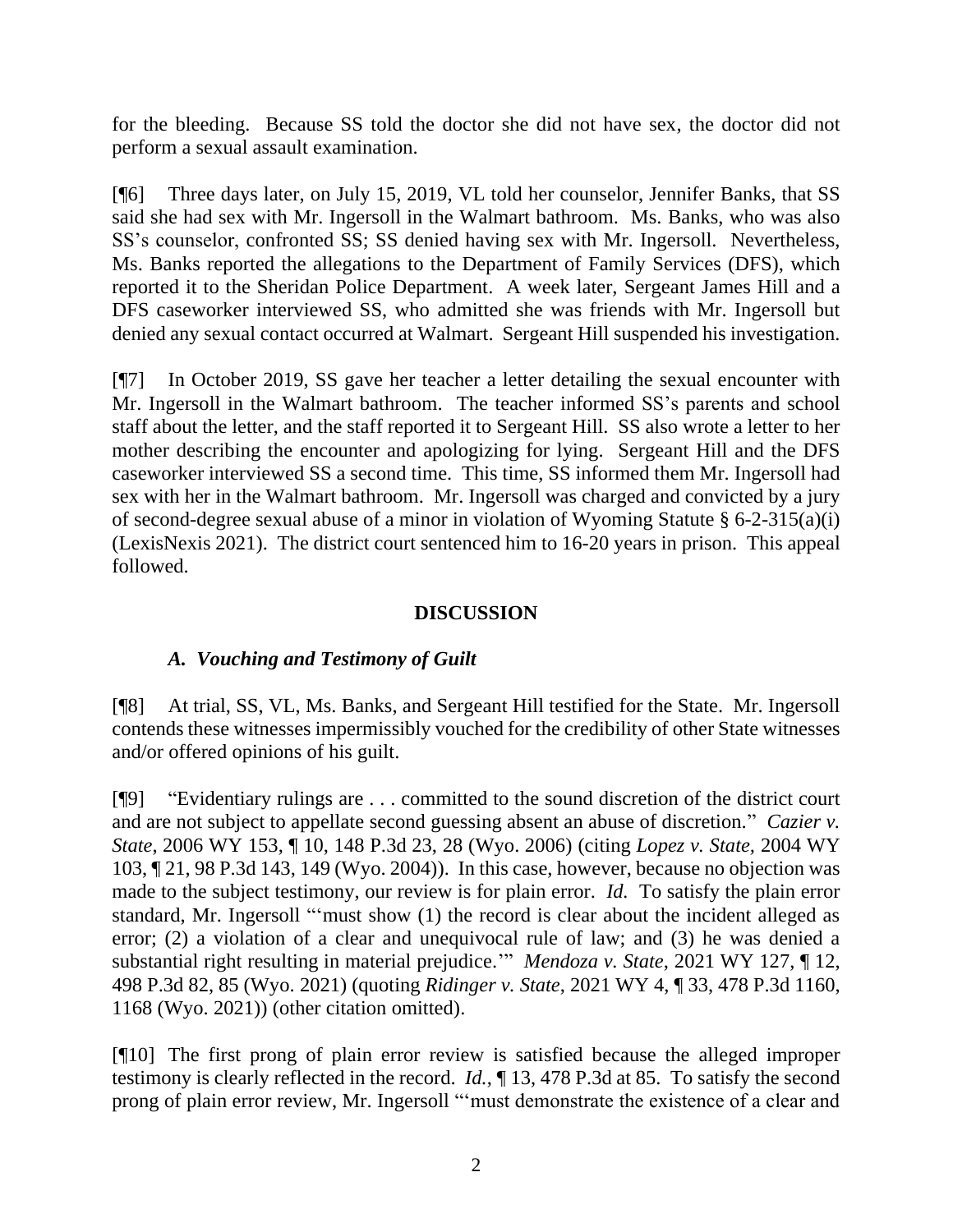unequivocal rule of law which the particular facts transgress in a clear and obvious, not merely arguable, way.'" *Ridinger*, ¶ 34, 478 P.3d at 1168 (quoting *Brown v. State*, 2019 WY 102, 13, 450 P.3d 208, 211 (Wyo. 2019)). As we will explain, Mr. Ingersoll did not meet his burden on the second prong with respect to any of the subject testimony. Therefore, we need not address the third prong. *Id.*, ¶ 43, 478 P.3d at 1170.

### *Testimony of SS*

[¶11] At trial, SS told the jury about meeting Mr. Ingersoll at the funeral and their subsequent communications over social media. She recounted him pulling her into the Walmart bathroom and penetrating her vagina with his penis. She explained to the jury that she initially denied the sexual abuse occurred to avoid getting him in trouble. However, she eventually wrote letters to her teacher and her mother describing the abuse. With respect to the letter to her mother, the following exchange occurred between SS and the prosecutor:

> Q What did you do after you wrote that letter [to your mother]?

> A *[My mother] finally believed [VL].* And I told her I need to tell [VL] – to say sorry to her because she went to Yellowstone [Boys & Girls Ranch] because of me.

(Emphasis added). After writing the letters to her teacher and mother, SS testified she disclosed the Walmart incident to Sergeant Hill.

[¶12] Mr. Ingersoll claims SS improperly vouched for VL's credibility when she told the jury that, after reading her letter, her mother "finally believed [VL]." "It is settled law that '[a] witness may not comment on the truthfulness or veracity of another witness.'" *Fairbourn v. State*, 2020 WY 73, ¶ 85, 465 P.3d 413, 432 (Wyo. 2020) (quoting *McGinn v. State*, 2015 WY 140, ¶ 14, 361 P.3d 295, 299 (Wyo. 2015)) (other citations omitted).

> The purpose of this rule is to preserve the integrity of the jury process by protecting the jury's right to act as the final determiner of the credibility of the witnesses. We have stated, however, that a trial court does not necessarily commit plain error when it allows testimony which illuminates some aspect of the case even though the testimony incidentally bolsters the credibility of another witness.

*Strickland v. State*, 2004 WY 91, ¶ 22, 94 P.3d 1034, 1045-46 (Wyo. 2004) (quoting *Blumhagen v. State*, 11 P.3d 889, 894 (Wyo. 2000)) (internal citations omitted).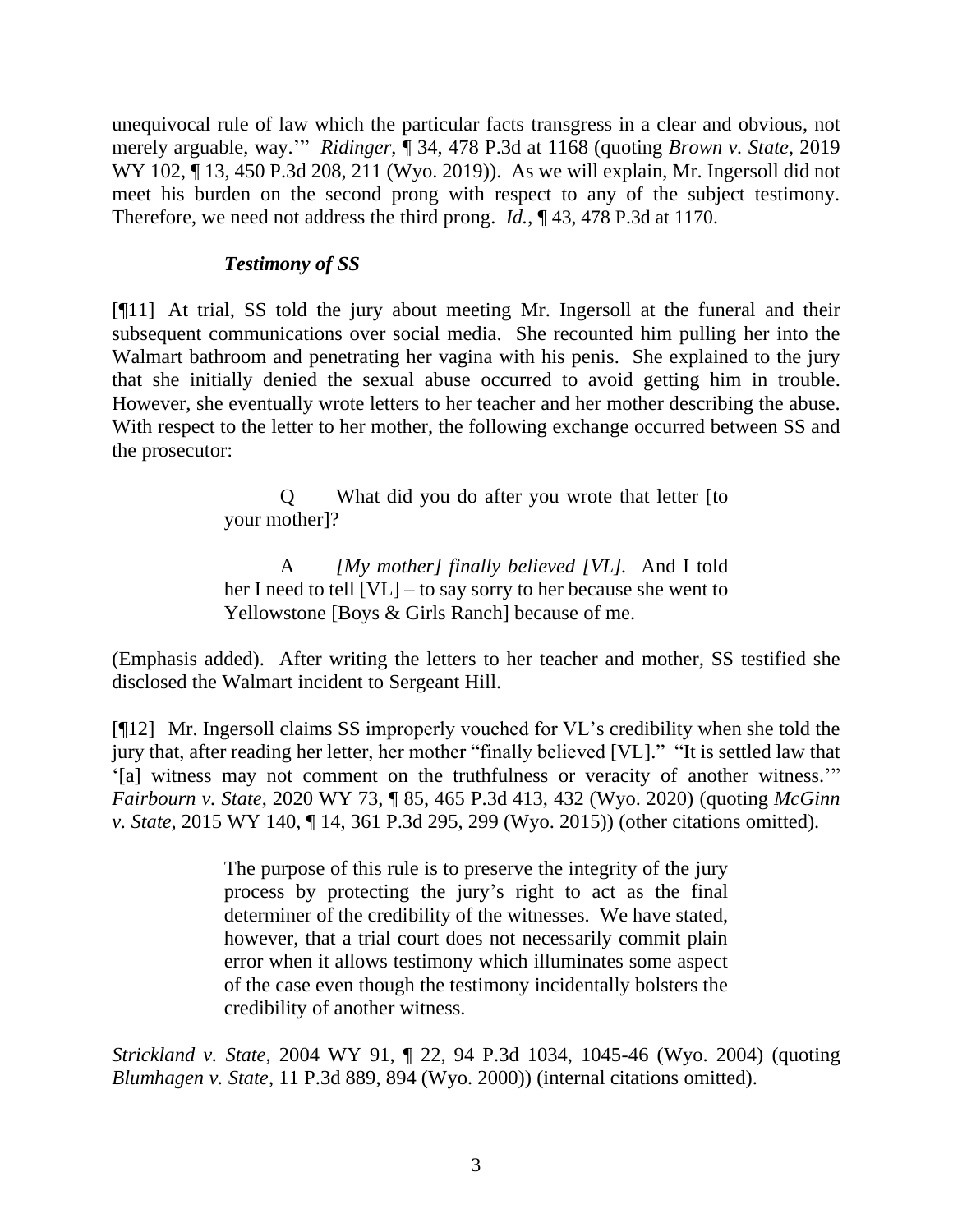[¶13] SS did not improperly comment on VL's credibility or encroach on the jury's duty to determine VL's credibility. SS did not testify VL was truthful or that her mother believed VL because VL was a truthful person. SS simply described the effect of her letter on her mother. Placed in context with the remainder of SS's testimony, this testimony "illuminate[d]" the course of events, from SS's initial disclosure to VL; her subsequent denials to her mother and Ms. Banks; and finally her disclosure of the sexual encounter to her teacher, her mother, and Sergeant Hill. Any effect SS's testimony may have had on VL's credibility "was purely incidental and . . . not plain error." *Garriott v. State*, 2018 WY 4, ¶ 43, 408 P.3d 771, 786 (Wyo. 2018). *See also, Byerly v. State*, 2019 WY 130, ¶ 27, 455 P.3d 232, 243 (Wyo. 2019) (dentist's testimony that victim is "a pretty tough girl. She's not a whiner or somebody that whines every time you touch her. So I think if she says she's in pain, I probably would agree that she is" spoke to the victim's "pain threshold, not to her veracity, and though it may have incidentally bolstered the credibility of victim's claims of pain, it was not vouching testimony").

### *Testimony of VL*

[¶14] VL testified that after the family returned home from Walmart, SS was "nervous and shaky and scared and her eyes were watering." When VL asked what was wrong, SS said she was bleeding. VL responded, "Oh, it must be your period." The next day, SS told VL, "I only bled for a day, sis." VL told the jury:

> And, I was like, "How is that possible?" The only way that would have happened if you only bled for a day is one thing you're spotting, or, two, you had intercourse and you stretched yourself to where you bled. And those are the only explanations, but yet she never spotted in her life when it came to her period. *So the only explanation was that she had intercourse.*

(Emphasis added). Subsequently, the prosecutor asked VL whether SS told her what happened. VL responded, "That's when [SS] confessed to me that [she] and [Mr. Ingersoll] went into the family's bathroom in the back and had intercourse." Although she promised not to tell anyone what SS had disclosed, VL told her mother and Ms. Banks. VL further testified:

> And I told [Ms. Banks] what was going on and what [SS] had told me. And when I got out [of my counseling session], it was [SS]'s turn to see [Ms. Banks]. And then [Ms. Banks] came out with [SS] and pulled me over and said, "[SS] denied it."

> And that's when the first initial investigation happened, because I told [Ms. Banks] what [SS] had told me, *but then*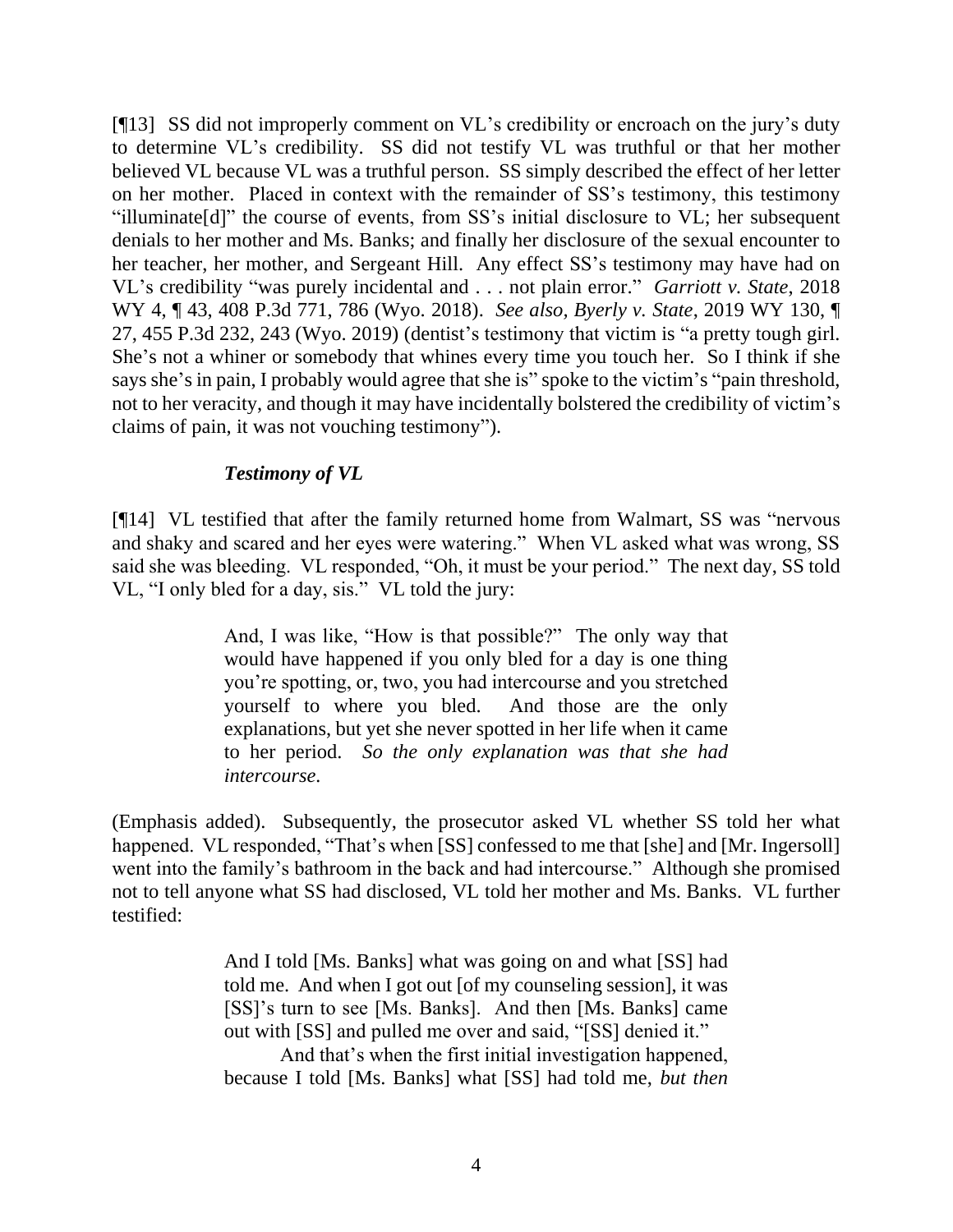*again [SS] denied it. [SS] was saying it never happened and that I was the one that was lying.*

- Q *Were you lying?*
- A *I was not.*
- Q That was what [SS] had told you?
- A Yes.

(Emphasis added).

[¶15] Mr. Ingersoll argues VL's testimony that "the only explanation was that she had intercourse" constituted an improper opinion of his guilt. "The law is clear that it is the jury's role to determine the guilt of the accused and a witness may not express an opinion as to his guilt." *Fennell v. State*, 2015 WY 67, ¶ 24, 350 P.3d 710, 719 (Wyo. 2015) (citing *Carter v. State*, 2012 WY 109, ¶ 11, 282 P.3d 167, 170 (Wyo. 2012)) (other citations omitted). However, "[t]estimony that is otherwise admissible will not be excluded unless it constitutes an *actual conclusion* about the guilt or innocence of the accused party . . . . 'An interpretation of the evidence by a witness, even though that interpretation may be important in establishing an element of the crime and thus leading to the inference of guilt, is not in the same category as an actual conclusional statement on the guilt or innocence of the accused party.'" *Ogden v. State*, 2001 WY 109, ¶ 23, 34 P.3d 271, 277 (Wyo. 2001) (emphasis added) (quoting *Saldana v. State*, 846 P.2d 604, 616 (Wyo. 1993)). *See also, Nielsen v. State*, 2018 WY 132, ¶ 26, 430 P.3d 740, 749 (Wyo. 2018) ("[T]estimony need not be excluded unless it contains an *actual conclusion* about the guilt or innocence of the accused party, . . . and a witness may interpret evidence even though that interpretation may be important in establishing an element of the crime and thus leading to the inference of guilt.") (emphasis added) (citation and internal quotations omitted).

[¶16] VL did not improperly opine on Mr. Ingersoll's guilt. Rather, when VL's testimony is read in context, it is clear she was simply explaining her thought process in response to SS telling her she had only bled for one day. She determined SS was either spotting or had intercourse. Based on her personal knowledge of SS's menstrual cycle, VL concluded SS had sexual intercourse. VL did not, however, offer an opinion as to with whom SS had sex, let alone indicate it was with Mr. Ingersoll. While her conclusion arguably may have led to an inference that SS had intercourse with Mr. Ingersoll, VL was simply interpreting the evidence based on her personal knowledge and observations and did not offer an "actual conclusion" concerning Mr. Ingersoll's guilt.

[¶17] Mr. Ingersoll complains VL improperly vouched for her own credibility by telling the jury she was not lying when she disclosed to Ms. Banks that SS told her she had sex with Mr. Ingersoll. He does not provide any authority establishing there is a clear and unequivocal law prohibiting witnesses from vouching for their own credibility. *Cf. State v. Maxon*, 465 P.3d 304, 305 (Or. App. 2020) ("The vouching rule is not implicated, however, when a witness asserts his or her own truthfulness: '[A] witness does not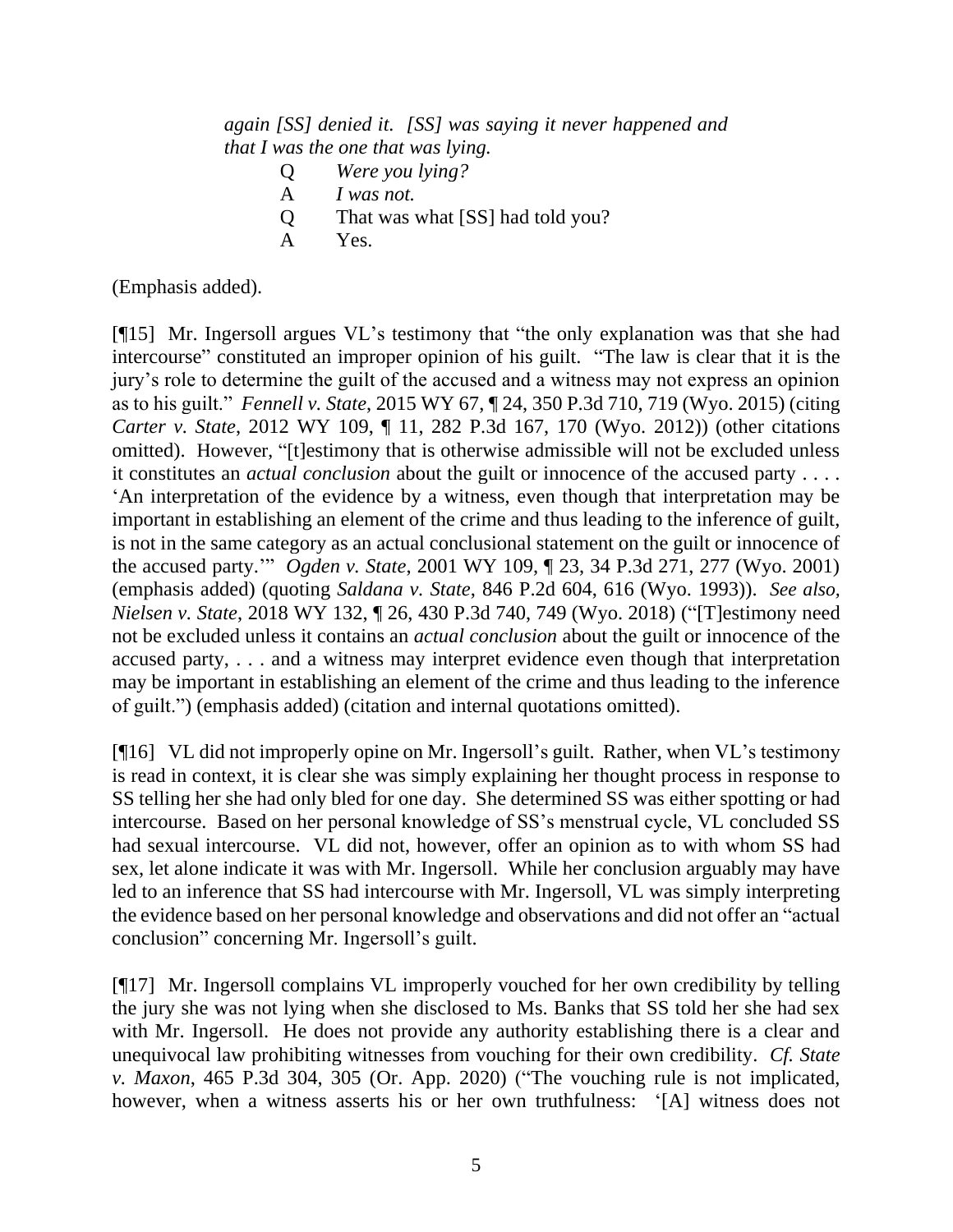impermissibly "vouch for" or "bolster" his or her *own* testimony by proclaiming truthfulness.'" (quoting *State v. Sanchez-Jacobo*, 282 P.3d 880 (Or. App. 2012), *rev. den.*, 298 P.3d 30 (Or. 2013))). As a result, Mr. Ingersoll has failed to establish the district court committed plain error by allowing the prosecutor to question VL about her own veracity.

[¶18] Mr. Ingersoll also maintains the prosecutor asking VL if she was lying constituted an impermissible "were-they-lying" question. It is improper for a prosecutor to ask a defendant during cross-examination whether other witnesses were lying ("were they lying" questions) because such questions: (1) "invade the province of the jury, as determinations of credibility are for the jury;" (2) "are argumentative and have no probative value;" (3) "create a risk that the jury may conclude that, in order to acquit the defendant, it must find that a contradictory witness has lied;" (4) "are inherently unfair, as it is possible that neither the defendant nor the contradictory witness has deliberately misrepresented the truth;" and (5) "create a 'no-win' situation for the defendant: if the defendant states that a contradictory witness is not lying, the inference is that the defendant is lying, whereas if the defendant states that the witness is lying, the defendant risks alienating the jury." *Talley v. State*, 2007 WY 37, ¶¶ 10-11, 153 P.3d 256, 260 (Wyo. 2007) (citations omitted). *See also, McGinn*,  $\P$  15, 361 P.3d at 299 ("It is 'misconduct for the prosecutor to cross-examine a defendant using the "lying" or "mistaken" technique (i.e., well, then if "so-and-so" said "such-and-such," was he "mistaken" or "lying?")' . . . . These questions are improper because they 'require a defendant to comment on another witness' veracity . . . invade the province of the jury, create the risk that the jury may conclude that, in order to acquit the defendant, it must find that the other witnesses lied, and distort the state's burden of proof.'" (quoting *Barnes v. State*, 2011 WY 62, ¶ 9, 249 P.3d 726, 728-29 (Wyo. 2011), and *Beaugureau v. State*, 2002 WY 160, ¶ 17, 56 P.3d 626, 635-36 (Wyo. 2002)) (other citations omitted). "The admonition against asking the [defendant] whether other witnesses lied applies equally to asking any witness whether another witness has lied." *Proffit v. State*, 2008 WY 114, ¶ 16, 193 P.3d 228, 236 (Wyo. 2008) (citing *State v. Manning*, 270 Kan. 674, 19 P.3d 84, 100–01 (2001)).

[¶19] Mr. Ingersoll acknowledges that, because the prosecutor asked VL whether she was lying, the question "at first blush, . . . does not appear to qualify as a 'were-they-lying' question." However, because SS claimed VL was lying and VL said she was not lying, he argues VL was essentially asked whether SS was lying, which is improper. We decline to engage in such mental gymnastics, especially on plain error review "[where] we reverse a trial court's decision only if it is so plainly erroneous that the judge should have noticed and corrected the mistake even though the parties failed to raise the issue." *Causey v. State*, 2009 WY 111, ¶ 19, 215 P.3d 287, 293 (Wyo. 2009). The prosecutor did not ask VL whether SS was lying. She asked VL whether VL was lying. Because such question is not an improper "were-they-lying" question, Mr. Ingersoll cannot establish error, let alone plain error.

### *Testimony of Ms. Banks*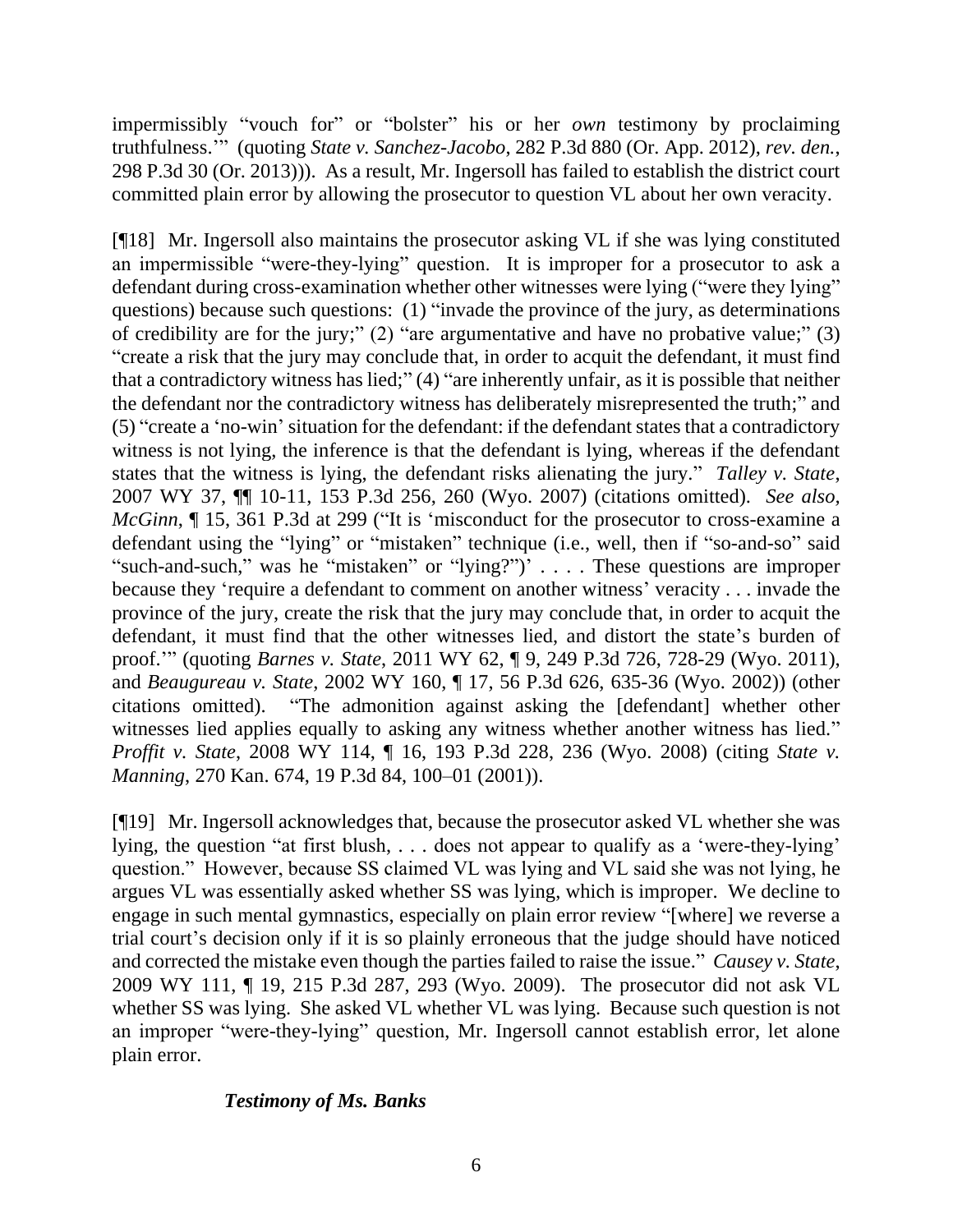[¶20] Ms. Banks testified that at the July 15, 2019, counseling session, SS reported feeling stressed over VL lying that SS had sex with Mr. Ingersoll. Ms. Banks reported the allegations to DFS because she is a "mandatory reporter," which, she explained to the jury, means she has to report if she has "knowledge that someone might have been sexually abused or any kind of child abuse." Later, on re-direct examination, the prosecutor asked Ms. Banks, "And, again, why did you report to DFS what was discussed in that first session with [SS]?" Ms. Banks responded:

> Just based upon my supervision and my training and my work with at-risk children, I reported because I felt I had to. And I'm not an investigator. I don't know - - I subsequently had no idea what happened *until recently*, but I just felt I had to report because I had knowledge that someone could have hurt my client, and that's what I'm called to do and we're under a code of ethics to report *things*, not just *suspected* child abuse.

(Emphasis added).

[¶21] Mr. Ingersoll complains Ms. Banks alluded to his guilt while also vouching for SS's and VL's testimony. It is difficult to ascertain Mr. Ingersoll's argument. He emphasizes Ms. Banks' testimony that she had no idea what happened "until recently" and that she reports not just "suspected" child abuse but "things." From what we can garner, he is suggesting (1) Ms. Banks' testimony about recently learning what had happened somehow improperly vouched for SS's and VL's credibility and offered an opinion of his guilt, and (2) her testimony that she has a duty to report "not just suspected child abuse" but "things" indicates the allegations in this case were confirmed, thereby opining about his guilt.

[¶22] The subject testimony did not comment, or even suggest, that Ms. Banks believed SS or VL. Indeed, Ms. Banks told the jury she was not an investigator, meaning her job was not to determine the truth of what occurred. Nor did Ms. Banks offer an "actual conclusion" regarding Mr. Ingersoll's guilt. In *Large v. State*, 2008 WY 22, ¶ 15, 177 P.3d 807, 812 (Wyo. 2008), the victim's psychologist testified he had a "duty to report sexual abuse if [he] believe[ed] it's occurring." We concluded this testimony did not improperly opine as to the defendant's guilt because it "implicate[d] only [the psychologist]'s opinion regarding whether sexual abuse was occurring[;]" "d[id] not provide an opinion regarding the perpetrator of the abuse[;] and [was] potentially relevant as context for the investigation." *Id.*, ¶ 17, 177 P.3d at 813. However, we found it was improper for the psychologist to testify that the defendant was one of two who "possibly perpetrated" the abuse because such testimony constituted an opinion that the defendant was guilty. *Id.*, ¶ 18, 177 P.3d at 813.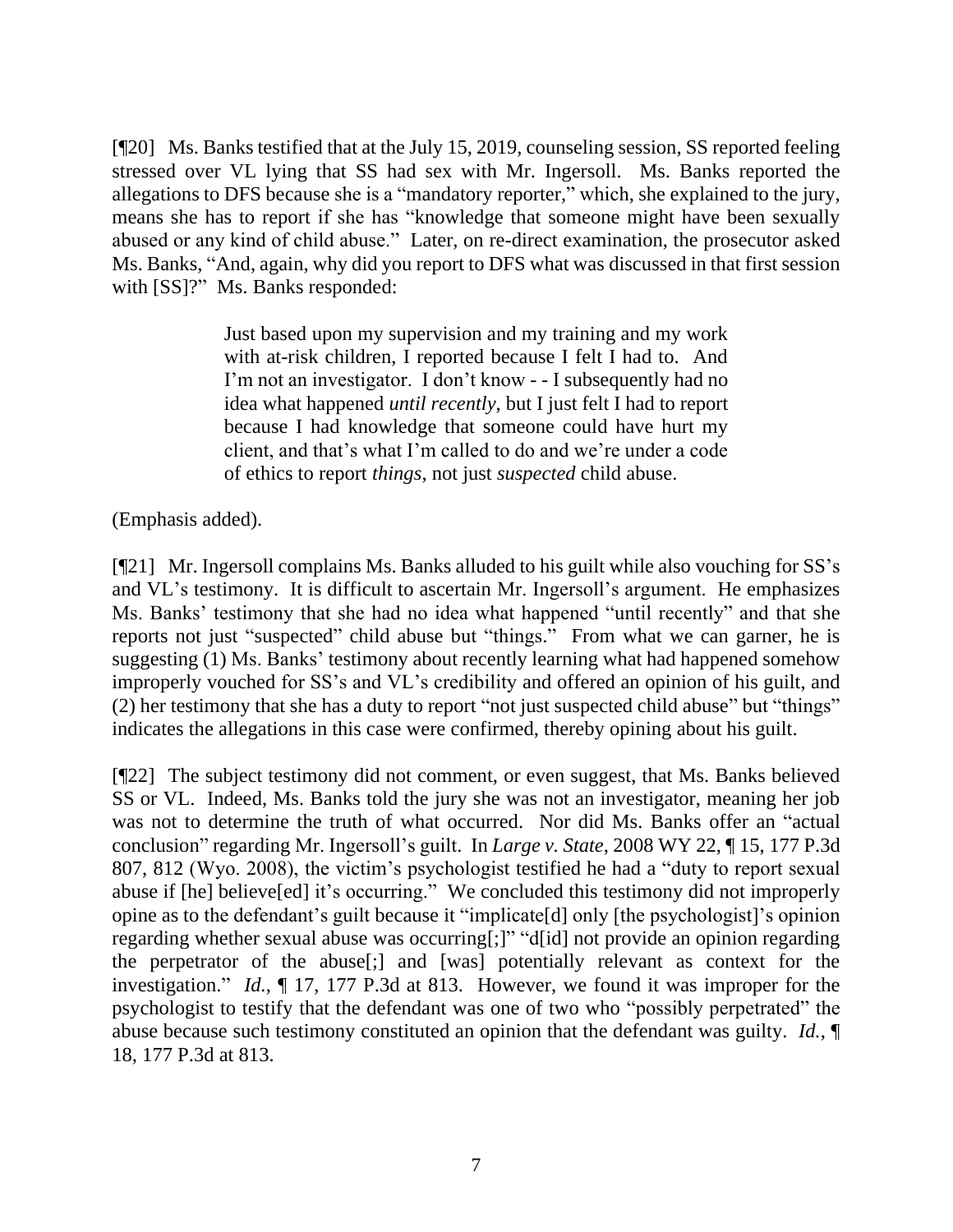[¶23] In this case, Ms. Banks did not "provide an opinion regarding the perpetrator of the [alleged] abuse" or name Mr. Ingersoll as the abuser. She simply explained why she reported the alleged abuse even though SS denied it occurred. Her testimony also provided relevant context to the course of investigation, including how the police initially became involved. Similarly, there is absolutely no indication that Ms. Banks' statement that she did not know "until recently" what happened pertained to Mr. Ingersoll's guilt. Read in context, it appears she was merely informing the jury that she had only recently learned what had occurred following her reporting.

[¶24] Because Ms. Banks' testimony did not vouch for the credibility of others or offer an opinion of guilt, Mr. Ingersoll has failed to show her testimony transgressed a clear and unequivocal rule of law.

# *Testimony of Sergeant Hill*

[¶25] Sergeant Hill, who testified as a lay witness, described to the jury his training and experience as an investigator in sexual offense cases, including attending three sexual assault seminars and receiving "specialized training" in investigating child abuse cases. He also explained that when investigating any crime, including sex crimes, he tries "to go back in time and find out what happened in a moment that [he] wasn't present for[.]" He told the jury that in sexual abuse cases involving minor or vulnerable victims, offenders often "groom" their victims. He defined "grooming" as "behavior by a person meant to wear down the natural defenses or reaction of another person." He described grooming as follows:

> Basically getting close to somebody, just like you build a relationship with anybody. In grooming it has the negative [connotations] of the person who's doing the grooming, the possible perpetrator is doing it with the intent to initiate some sort of abuse. So they are slowly working on the defenses of the possible victim with the purpose of perpetrating some sort of abuse or crime against them. And it goes from -- whether it's just getting someone's natural defenses as far as -- use the example of a fraud scheme or something like that, somebody gets close to somebody for the intention of abusing them financially. We also see it in sexual abuse crimes where someone is trying to build a relationship and get past someone's natural defenses to commit some form of sexual abuse.

[¶26] Sergeant Hill testified that in child sex abuse cases, the relationship between the perpetrator and victim "start[s] innocuously. Two people meet each other[,] and the grooming begins when the perpetrator identifies that the person [he/she] met might be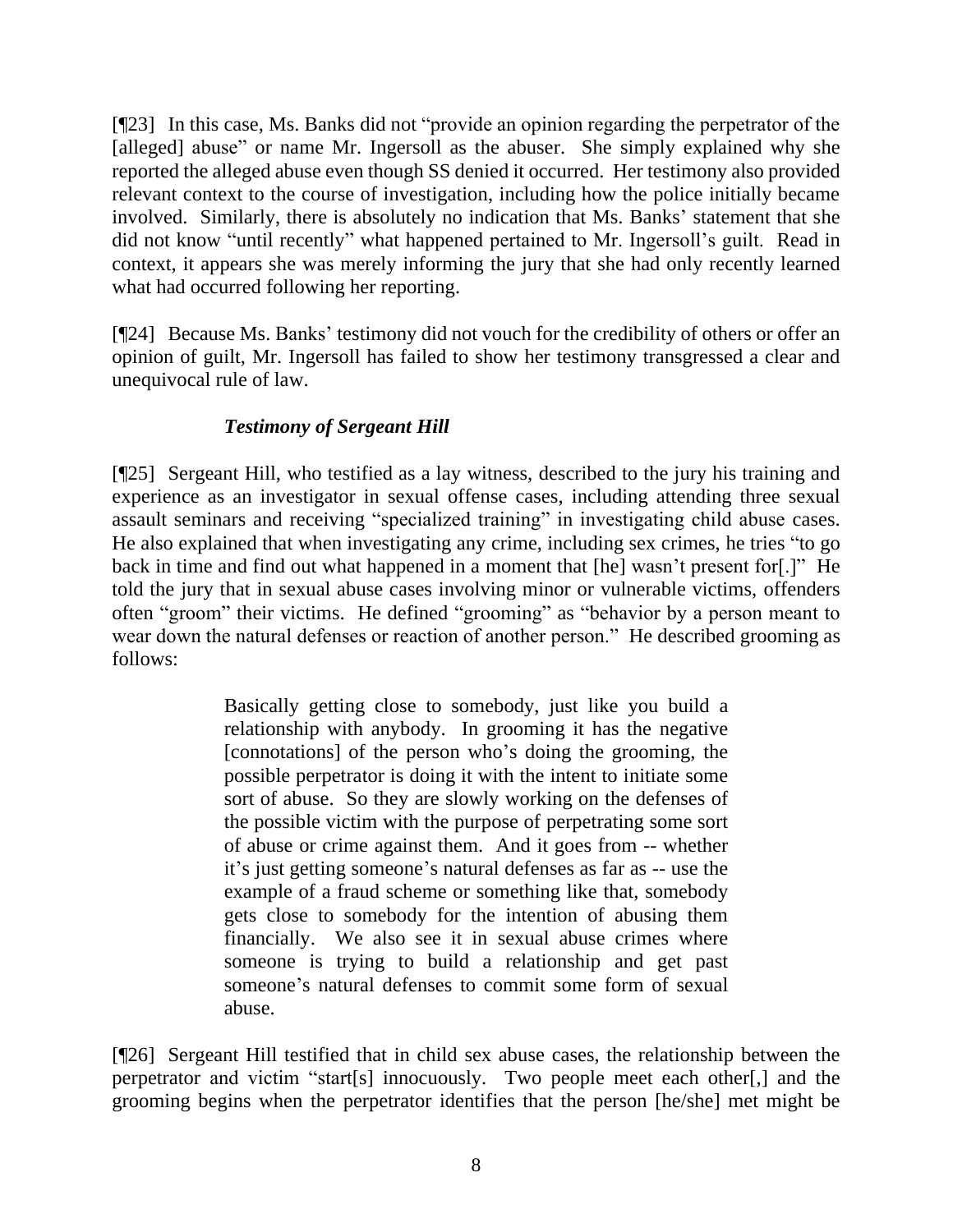someone [he/she] can victimize." He explained the perpetrator identifies a need in the victim's life and seeks to fill that need. For example, if the victim does not have many friends, the perpetrator will become the victim's friend. Sergeant Hill testified secrecy is a large factor in the grooming process because it forms a bond between the perpetrator and victim and isolates the victim from outside support systems.

[¶27] Sergeant Hill testified about his receipt of the report from DFS and his initial interview with SS, where she denied having sex with Mr. Ingersoll but admitted she posted a picture of herself with Mr. Ingersoll on social media and captioned it "[w]ith my best friend." The prosecutor then questioned Sergeant Hill as follows:

> Q And earlier you described about the grooming. Did you see any signs that you've recognized from your training and your experience in investigations like this, [did] you see any signs of grooming in that first interview?

- A Yes, I did.
- Q What were some of those signs?

A The things that I noticed during the interview that match up with some of the items I testified about earlier is this idea of what would normally be an inappropriate relationship seemingly becoming appropriate. On surface level seeing a man in his late 40s being posted as "my best friend" with a young teenage girl would seem on its face to be inappropriate. So those sorts of buildings of friendship that [SS] described in the interview of how she told us that she related to Mr. Ingersoll as a friend. During the interview, I even pointed out or [the DFS caseworker] pointed out [to SS], "You're talking about him as if he's a peer when he's clearly not." So it seemed very much that idea of somebody coming forward and filling a need in a possible victim's life.

[¶28] Thereafter, Sergeant Hill testified about re-opening his investigation after receiving the letter SS sent to her teacher. He said he re-interviewed SS and searched her phone and social media activity. Following cross-examination, the prosecutor and Sergeant Hill engaged in the following colloquy on re-direct:

> Q [O]n cross-examination, you were asked some questions about the defendant being familiar with the family. Is that something that you expect in these types of investigations? A Yes, I do.

> > Q And why is that?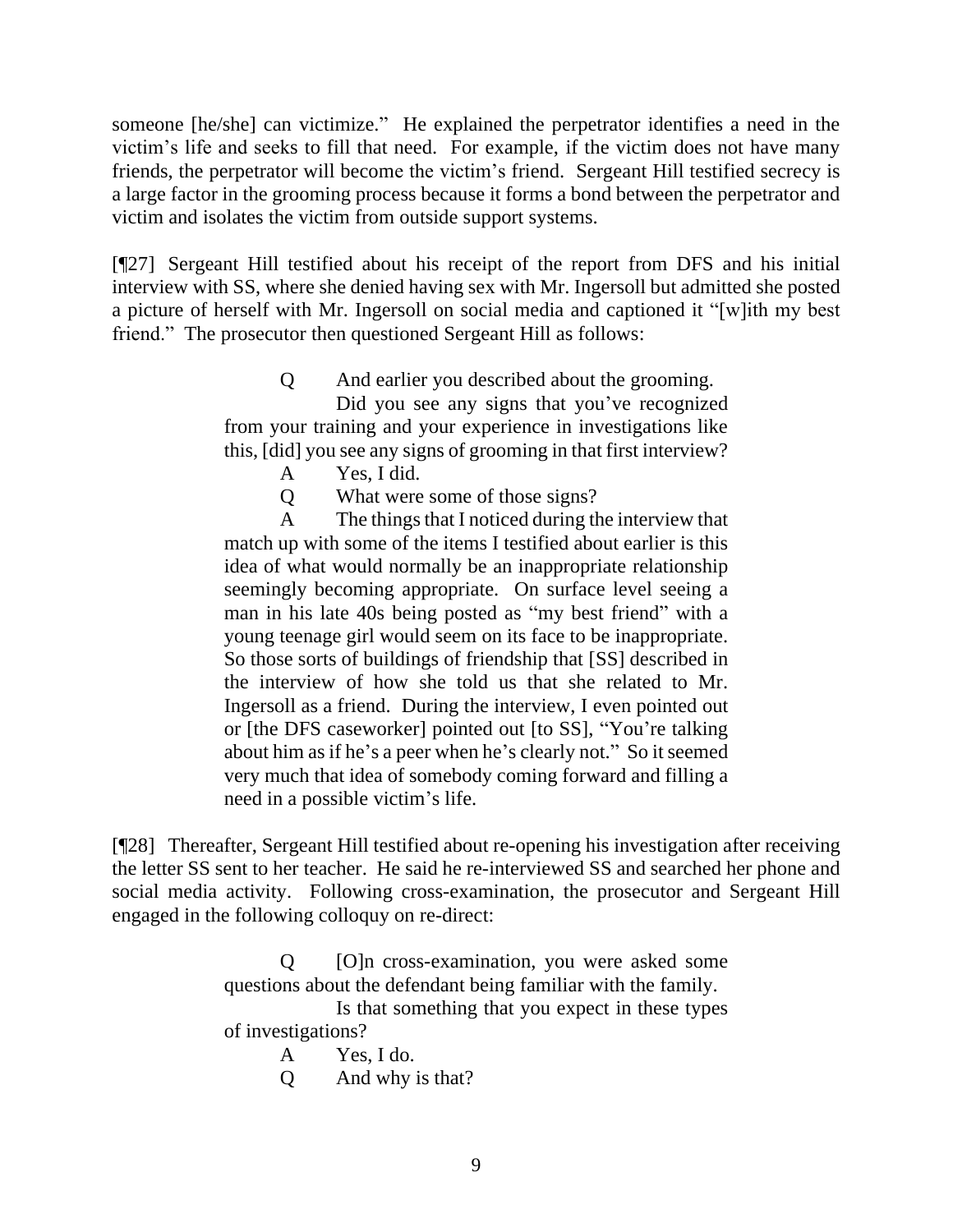A I know from my training and experience, that often the perpetrators of sexual abuse against children [are] . . . relative[s] or someone well-known to the family. And, generally, as part of the grooming process, the relationship is developed when there's a potential child victim, not only with the victim, but also with the family. Getting the trust of the caregivers and those close to the victim are also part of that process.

Q And in your training and experience in that role, what's the rationale behind a perpetrator doing that?

A The rationale is to gain trust so that they can use the whole process to lower the natural defenses of the victim or those that are close to them so that behavior that would normally be flagged in their minds as objectionable or odd or suspicious is now, because of the relationship and trust that is built, is no longer something that raises a flag in the mind of the victim or the people close to them.

Q And so in your investigation in this matter, did you -- you already testified, I believe it was yesterday, about the grooming patterns you saw prior -- during your interview in July.

Was there anything in the October interview with [SS] that indicated the same signals or same evidence?

A Yes. In [this] contact with [SS], she mentioned some of the things that I had discussed yesterday as far as the contacts, the social media interactions, the describing of the defendant as her best friend. And then, furthermore, in the second interview in October, she even described him as a boyfriend.

Q And any other -- did you see any other indications of what you would be looking for as grooming in your investigation?

A I saw also the interactions with the family, as we just mentioned earlier, that seemed consistent with grooming behavior. Obviously, they did not appear to have a relationship -- an ongoing relationship. [VL and SS] didn't know the defendant until after the funeral. And then based on my interviews, it seemed like he was then a part of their lives more and more going forward and spending time and doing things around the whole . . . family that was not occurring prior to the funeral.

Q And between the interview in July and the October interview, was that still going on, that relationship?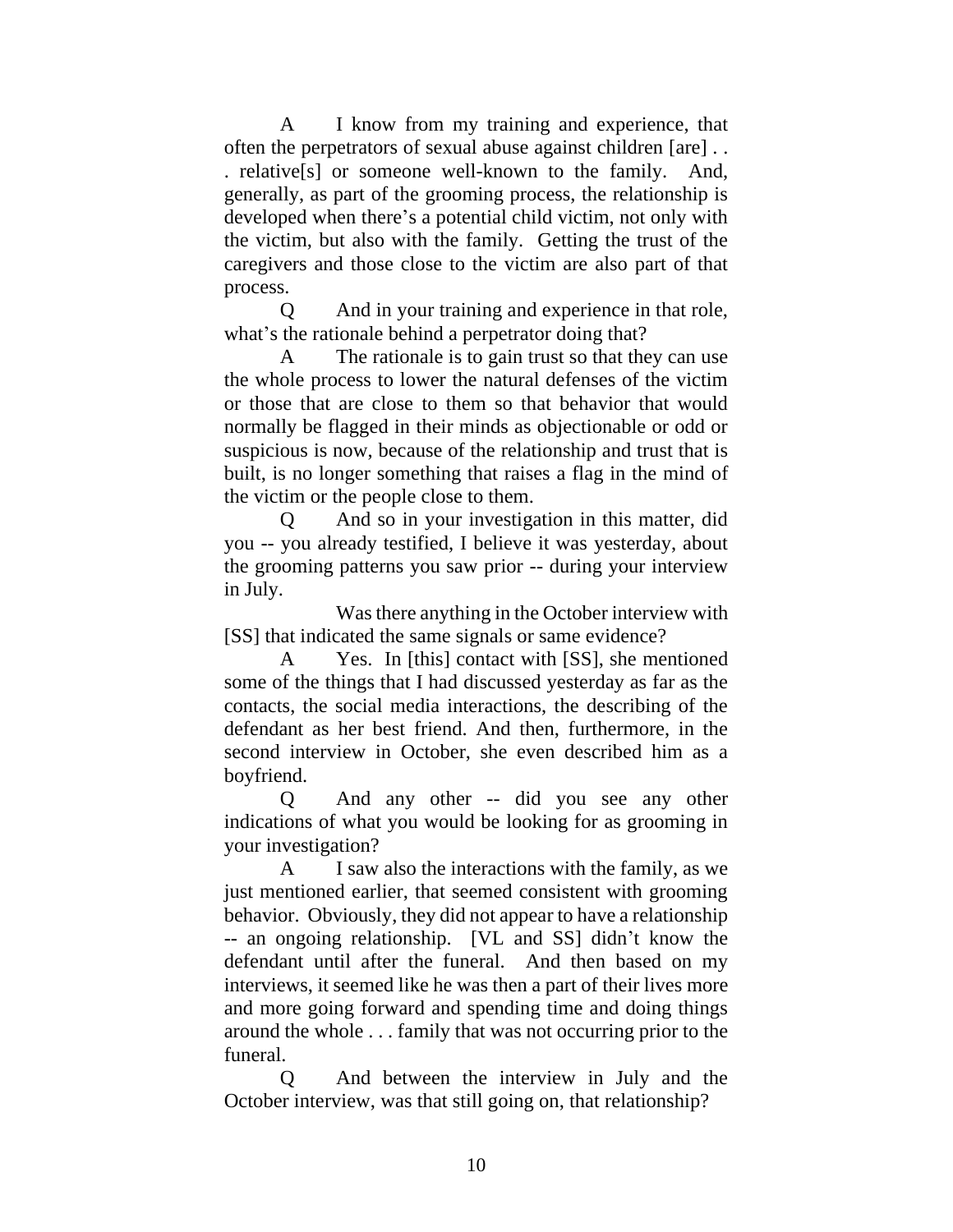A Yes. I'd gathered that from my continued investigation that the relationship and spending time with the defendant and the family did not cease.

Q Did it ever discontinue?

A Yes. To my knowledge it was discontinued when [SS] came forward with the note that she gave to her teacher at that time and the investigation started again actively.

[¶29] Mr. Ingersoll claims Sergeant Hill's testimony defining grooming, stating Mr. Ingersoll's behavior toward SS satisfied that definition, and stating Mr. Ingersoll was grooming SS constituted an improper opinion of his guilt. 1

[¶30] Our precedent makes a distinction between testimony which makes the ultimate conclusion of guilt, which is improper, and that which simply informs the jury about the meaning and significance of evidence and leaves the ultimate conclusion of guilt for the jury, which is not improper. For example, in *Stephens v. State*, 774 P.2d 60, 65-67 (Wyo. 1989), *overruled on other grounds by Large v. State*, 2008 WY 22, 177 P.3d 807 (Wyo. 2008), several experts testified the victim had been sexually abused and Mr. Stephens was the perpetrator. We concluded such testimony improperly opined that Mr. Stephens was guilty. *Id*. at 67. Similarly, in *Carter,* 2012 WY 109, 282 P.3d 16*,* after describing the drugs and drug paraphernalia found in Mr. Carter's possession and at his residence, the prosecutor asked the investigating agent: "What would you as an expert conclude from that as to whether or not he is simply a user or whether he might be a dealer?" *Id.,* ¶ 10, 282 P.3d at 169-70. The agent responded:

> The totality of the circumstances is what I would have to base any decision on when I'm looking at a circumstance like this. With pay/owe sheets and profit and loss statements or sheets,

<sup>&</sup>lt;sup>1</sup> In discussing the first prong of plain error review with respect to Sergeant Hill's testimony, Mr. Ingersoll asserts: "The errors alleged are that Sergeant Hill was a lay witness who[] vouched for [SS] and [VS]'s statements under the objectionable 'were-they-lying' question, the multiple hearsay statements of the alleged victim, and Sergeant Hill's statement of defendant's guilt by providing testimony that Mr. Ingersoll groomed [SS] for sexual assault." In addressing the second prong of plain error review, however, Mr. Ingersoll argues only that Sergeant Hill's testimony improperly commented on his guilt. Because Mr. Ingersoll provides no cogent argument or pertinent legal authority with respect to his claims concerning vouching and hearsay, we will not address them. *See Pier v. State*, 2019 WY 3, ¶ 26, 432 P.3d 890, 898 (Wyo. 2019) ("We do not address arguments not supported by cogent argument or citation to pertinent authority." (citing *Blevins v. State*, 2017 WY 43, ¶ 22, 393 P.3d 1249, 1254 (Wyo. 2017))). Similarly, although Mr. Ingersoll notes several times in his brief that Sergeant Hill was testifying as a lay witness, he does not argue grooming evidence must be provided by an expert. In any event, the rule prohibiting a witness from opining on the guilt of an accused applies to both expert and lay witnesses. *Carter*, ¶ 11, 282 P.3d at 170 ("This Court's rule is well established: A witness, lay or expert, may not express an opinion as to the guilt of the accused.") (citations omitted).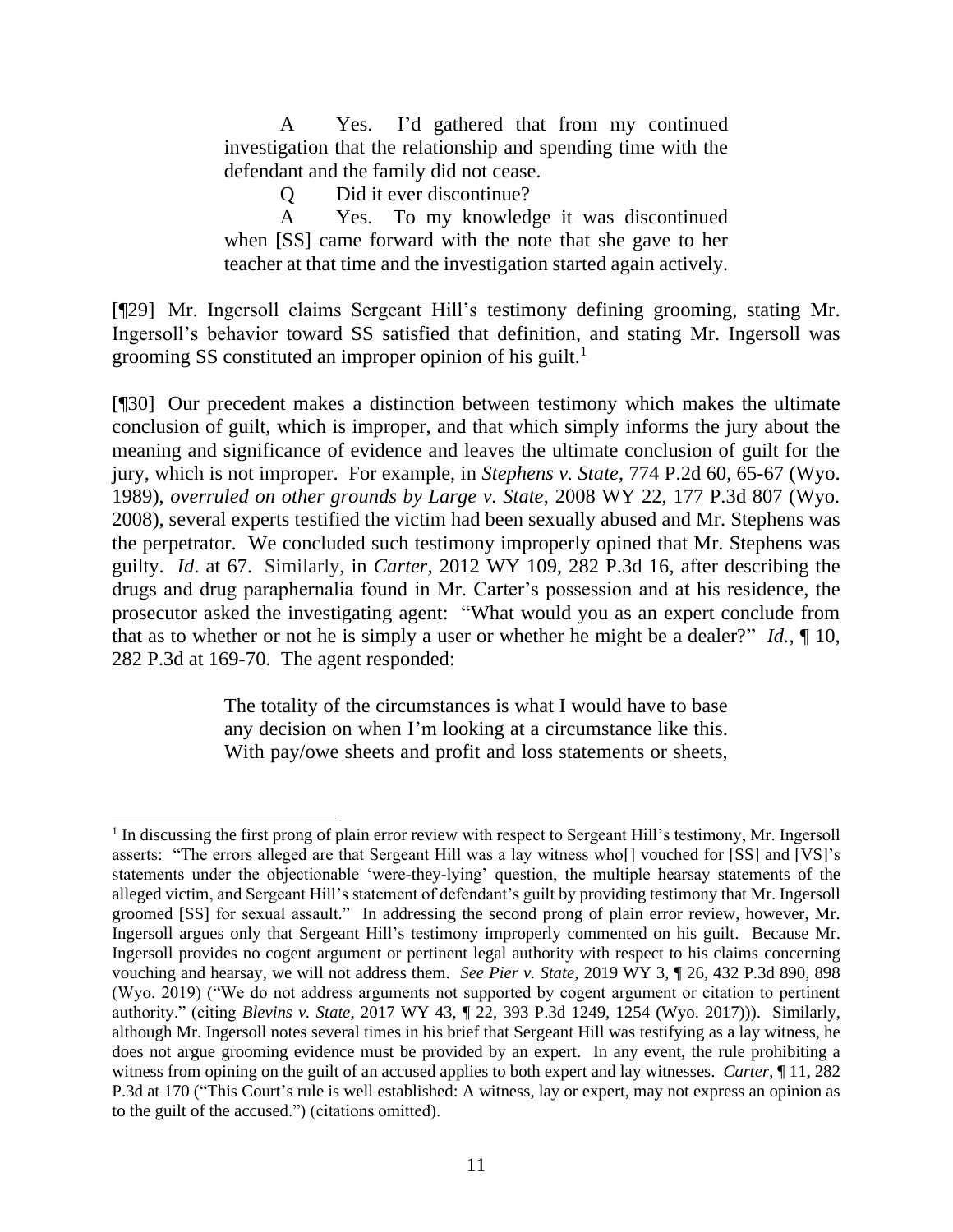scales, packaging material, surveillance equipment, I would find that indicative of a drug dealer.

*Id.*,  $\sim$  10, 282 P.3d at 170. We concluded the agent's testimony went "well beyond simply summarizing the facts of his investigation'" and drew the ultimate conclusion that Mr. Carter was guilty. *Id.*, ¶ 14, 282 P.3d at 170 (quoting *Bennett v. State*, 794 P.2d 879, 882 (Wyo. 1990)).

[¶31] In contrast, in *Cureton v. State*, 2007 WY 168, ¶ 8, 169 P.3d 549, 551 (Wyo. 2007), a police officer testified those who sell methamphetamine often use it and possession of a large quantity of drugs could be for either personal use or for resale. As a result, to determine whether a person in possession of a large quantity of methamphetamine intends to sell it, he told the jury "one [has] to consider other factors such as the presence of packaging materials, scales, large amounts of cash or other items of value, and pay/owe sheets upon which drug transactions are recorded." *Id*. The officer opined that the presence of several of these factors in a case suggests that the methamphetamine is being sold. *Id*. We determined the officer's testimony did not constitute an opinion of guilt because "[the officer] never testified or offered a conclusion about whether the [defendant] was a drug dealer or that she was guilty of any particular offense. The officer's testimony merely informed the jury about the meaning and significance of certain items of physical evidence collected at the scene[] and left the ultimate conclusion for the jury." *Id.*, ¶ 11, 169 P.3d at 551. Likewise, in *Nielsen*, ¶¶ 4-6, 11-14, 430 P.3d at 745-46, several experts opined the victim's injuries were consistent with child abuse and non-accidental trauma, which refuted Mr. Nielsen's defense that the victim's head injury was accidental. We concluded: "While the challenged expert testimony . . . had a devastating impact on Mr. Nielsen's case, it merely informed the jury about the meaning and significance . . . of medical evidence, and . . . did not offer a conclusion as to Mr. Nielsen's guilt." *Id.*, ¶ 28, 430 P.3d at 749 (citation and internal quotations omitted).

[¶32] Sergeant Hill's testimony did not improperly opine as to Mr. Ingersoll's guilt. He informed the jury that child sexual offenders often groom their victims and defined and provided examples of grooming. He then stated the evidence in this case included several "signs" or "indications" that Mr. Ingersoll was grooming SS. Sergeant Hill did not opine or make an "actual conclusion" that Mr. Ingersoll was, in fact, grooming SS or that Mr. Ingersoll sexually abused SS. He "merely informed the jury about the meaning and significance" of certain evidence in the case and left the ultimate conclusion of Mr. Ingersoll's guilt for the jury. *See Nielsen*, ¶ 28, 430 P.3d at 749; *Cureton*, ¶ 11, 169 P.3d at 551.

## *B. Cumulative Error*

[¶33] Mr. Ingersoll claims the cumulative effect of the errors he asserted above deprived him of a fair trial. "Cumulative error occurs when 'two or more individually harmless